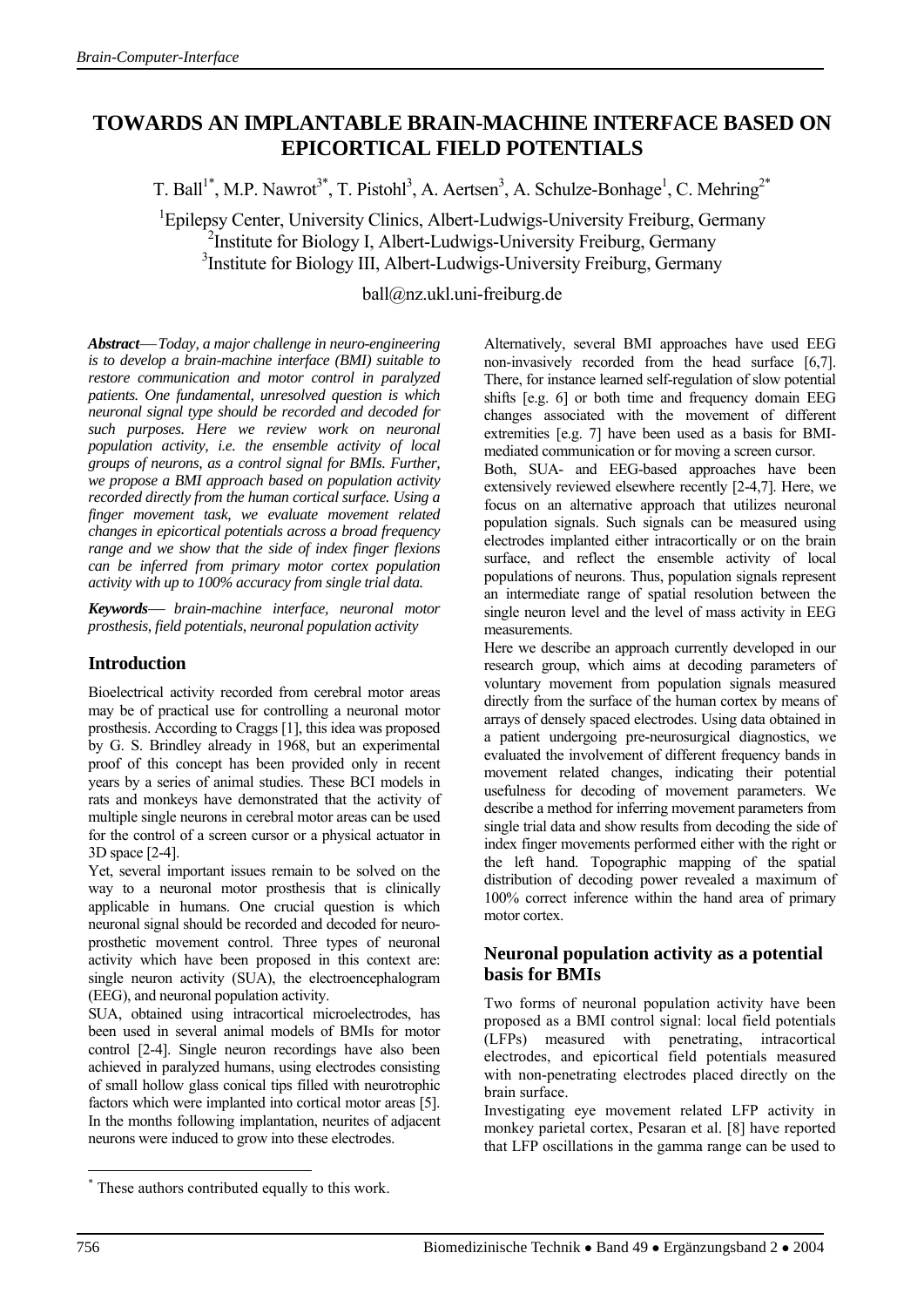differentiate between two possible saccade directions. The representation of arm movement parameters in LFPs recorded from monkey motor cortex was investigated by Mehring et al. [9]. They compared the quality of decoding movement parameters from SUA and from local field potentials (LFPs) recorded from the same electrodes. The low-frequency component of the LFP signal was used to infer the direction and velocity of arm movements and for the reconstruction of arm movement trajectories. Single trial inference based on LFPs was found to be approximately as efficient as inference based on multiple SUA. The highest accuracy, however, was achieved using a combination of SUA and LFPs. Interestingly, preliminary results indicate that also oscillatory LFP activity in the gamma range contains directional information about arm movements [10]. In summary, these studies show that LFPs contain substantial information about parameters of voluntary movements.

A potential use of epicortical field potentials for a BMI has been extensively studied by Levine and colleagues [e.g. 11], analyzing electrocorticograms (ECoGs) from epilepsy patients. In their approach, signal 'templates' corresponding to specific movement types (such as wrist extension or tongue protrusion) were first constructed from trigger-averaged signals. Then, a running cross-correlation was used to detect the trialaveraged prototypes in continuous recordings. This way, reliably detected movement types can be used for binary decision steps or for communication in a 'Morse

alphabet' style. Could epicortical potentials also be used to decode kinematic arm movement parameters from single trial data, similarly to the approaches taken in the LFP studies cited above? Toro et al. [12] investigated the representation of movement parameters in the 8-12 Hz component of ECoG recordings. Spatial patterns of these oscillations were found to be modulated by both, amplitude and direction of arm movements, but analysis was restricted to averaged data from 20 and more trials for each movement condition.

However, results from an ongoing study in our research group indicate that arm movement direction can indeed be accurately inferred from single trial epicortical potentials [13, 14]. In the following section we describe our approach in more detail and exemplarily analyze data from an experiment using a left and right index finger movement paradigm.

## **Decoding movement related information from epicortical field potentials in humans**

A female patient (aged 55 years) suffering from intractable pharmacoresistant epilepsy with a right fronto-polar focal cortical dysphasia took part in this study after having given her informed consent. The study was approved by the university clinic's ethics committee. The patient was strongly right-handed after a modified Oldfield questionnaire and showed no clinical signs of pareses or other movement disorders. A platinum grid electrode



**Figure 1: (a)** Position of the grid electrode over the left cerebral hemisphere, covering part of the prefrontal, premotor, primary motor, parietal, and temporal cortex. **(b)** Intraoperatively taken photograph of subdural grid electrode implantation.

(4 mm electrode diameter, 112 contacts, 7.1 mm interelectrode distances) was subdurally implanted above the left fronto-parieto-temporal region (Fig. 1) for preneurosurgical diagnostics.

The subject was instructed to perform self-paced index finger flexions of either the left or the right hand with intermovement intervals of at least 4 s. Electrocorticograms (ECoGs) were recorded using a clinical AC EEG-System (IT-Med, Germany) digitized at 256 Hz and band-pass filtered (0.032 Hz to 97 Hz). Onset of index finger movement was determined in the electromyogram (EMG) of the M. flexor digitorum superficialis, pars indicis. Electrical stimulation was performed with stimulator INOMED NS 60 (INOMED, Germany) to demarcate the eloquent brain areas. The intensity of stimulation was gradually increased up to 15 mA or to the induction of sensory and motor phenomena. All sites with arm or hand motor responses were located outside the ictal onset zone.

A structural MRI data set with full head coverage was acquired on the day after electrode implantation using a T1 MPRAGE sequence. The motor cortices were identified according to anatomical landmarks (for references see ref. 15). The exact relation of the individual electrode contacts to the cortical anatomy was then determined using curvilinear reconstructions [16].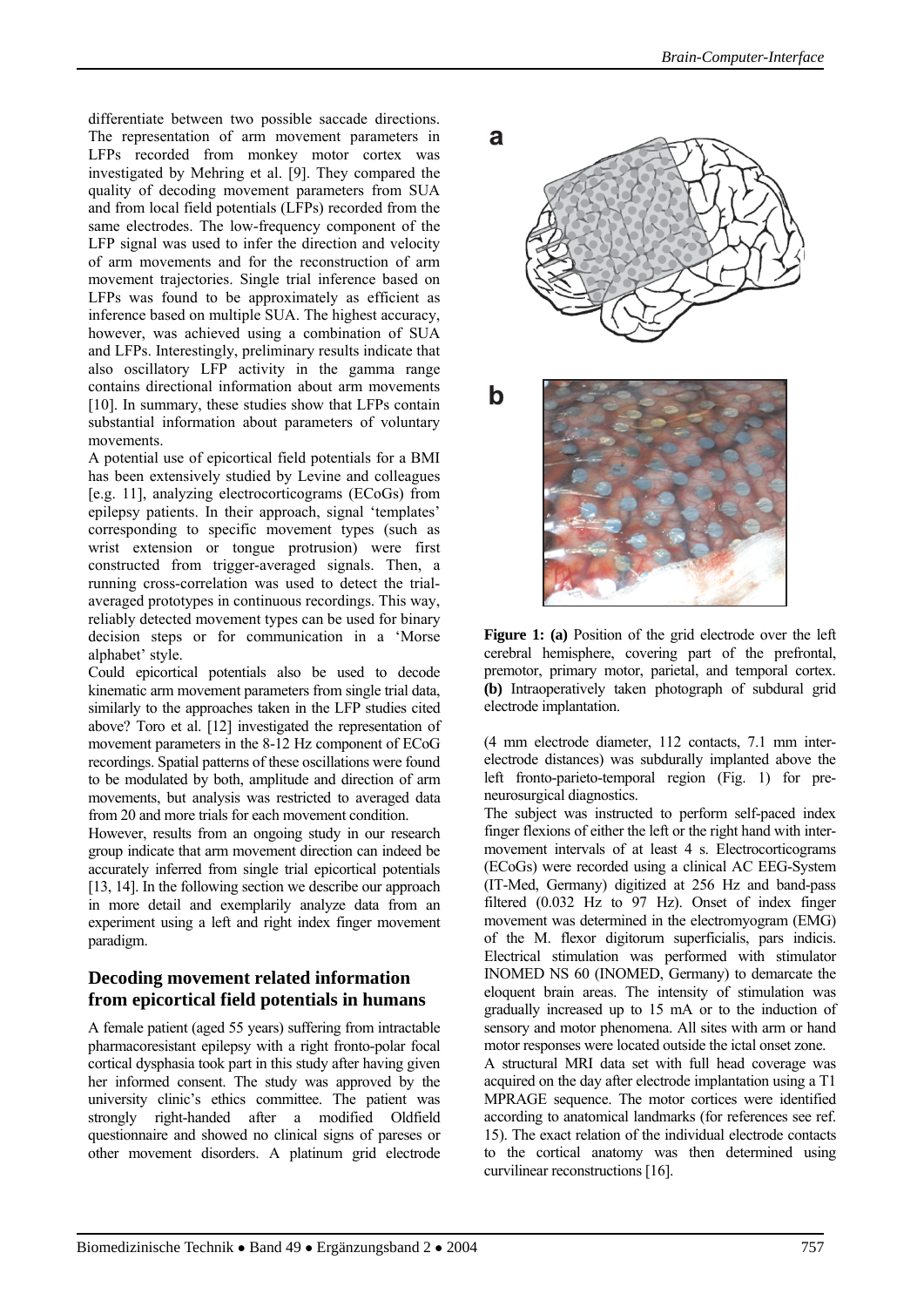

**Figure 2:** Time-frequency analysis of movement related epicortical potentials for two electrodes placed on **(a)** the premotor cortex and **(b)** the arm area of primary motor cortex (M1). Baseline normalized amplitude spectra (left two columns) for both electrodes showed task related spectral power changes in alpha, beta, gamma, and the low-frequency components. Significant differences between movements of the ipsi- and contralateral finger in the signal-to-noise ratio (SNR, right column) plots were observed in electrode **(b)**, but not in **(a)**. The box in the lower part of the magnified SNR plot marks the low-frequency SNR peak corresponding to the signal component we used for movement inference.

#### *Time-frequency analysis*

We performed a time-frequency analysis of movement related ECoG-potentials by calculating trial-averaged timeresolved spectra for each electrode separately, using the Fourier transform in overlapping time windows of 0.5 s length, which were subsequently normalized by the trial averaged power during the preceding baseline period. To quantify the reliability of the differences in signal power with respect to ipsi- and contralateral movement, we calculated the signal-to-noise ratio (SNR), defined as the quotient of the signal variance, i.e. the variance of the power for left and right finger flexion, and the combined trial-by-trial variance from all left and right trials [9]. Classical movement related changes of oscillatory activity were found in the alpha/beta range and in the gamma range, with decreased and increased spectral power, respectively [7].

Figure 2 shows examples of two electrodes, both with clear movement related power changes in a broad frequency range. However, as seen in the SNR plots, significant differences for the two movement types were present in the electrode above the hand area of primary motor cortex (M1), but not in the premotor electrode. The strongest local SNR maximum was observed for frequencies below 5 Hz, immediately before and after movement onset. A second local SNR maximum was found in the gamma range during movement execution. Both these components are thus promising candidates for movement inference, in line with the above summarized results on LFPs recorded from monkey motor cortex. Here, in a first step, we used only the low-frequency component for movement inference.

#### *Movement inference*

The side of index finger movement was inferred from single-trial ECoG signals by penalized linear discriminant analysis [9]. After smoothing with a Savitzky-Golay filter and resampling at 16 Hz, for each trial and electrode we constructed a 16-dimensional vector by using the resampled signal between EMG-onset and 1s after EMGonset. For a given set of N electrodes, these vectors were concatenated yielding a 16xN-dimensional neuronal signal vector for each trial. We decoded this high-dimensional signal vector in three steps [9]: Firstly, it was linearly projected to a 3-D space by penalized linear discriminant analysis. Secondly, we computed the conditional probability for the projected neuronal signal vector given a certain direction by modelling the projections for each direction by a multivariate Gaussian density with diagonal covariance matrix. Thirdly, we used Bayes' rule to infer the conditional probability for each direction given a neuronal signal vector and chose the movement direction with the highest probability.

To calculate the percentage of correctly decoded trials - termed decoding power (DP) - we performed leave-oneout cross-validation. Thus, trials used to train the discriminant and the Gaussian density model were not included in the test set for decoding. Local DP was determined by decoding from local groups of five electrodes, corresponding to an area of 1cm x 1cm.

Ipsi- and contralateral movement could be discriminated with a DP of 100%. Mapping of the spatial distribution revealed a maximum of local DP localized in the area of primary motor cortex (M1) showing index finger movement upon direct electrical stimulation (Fig. 3).